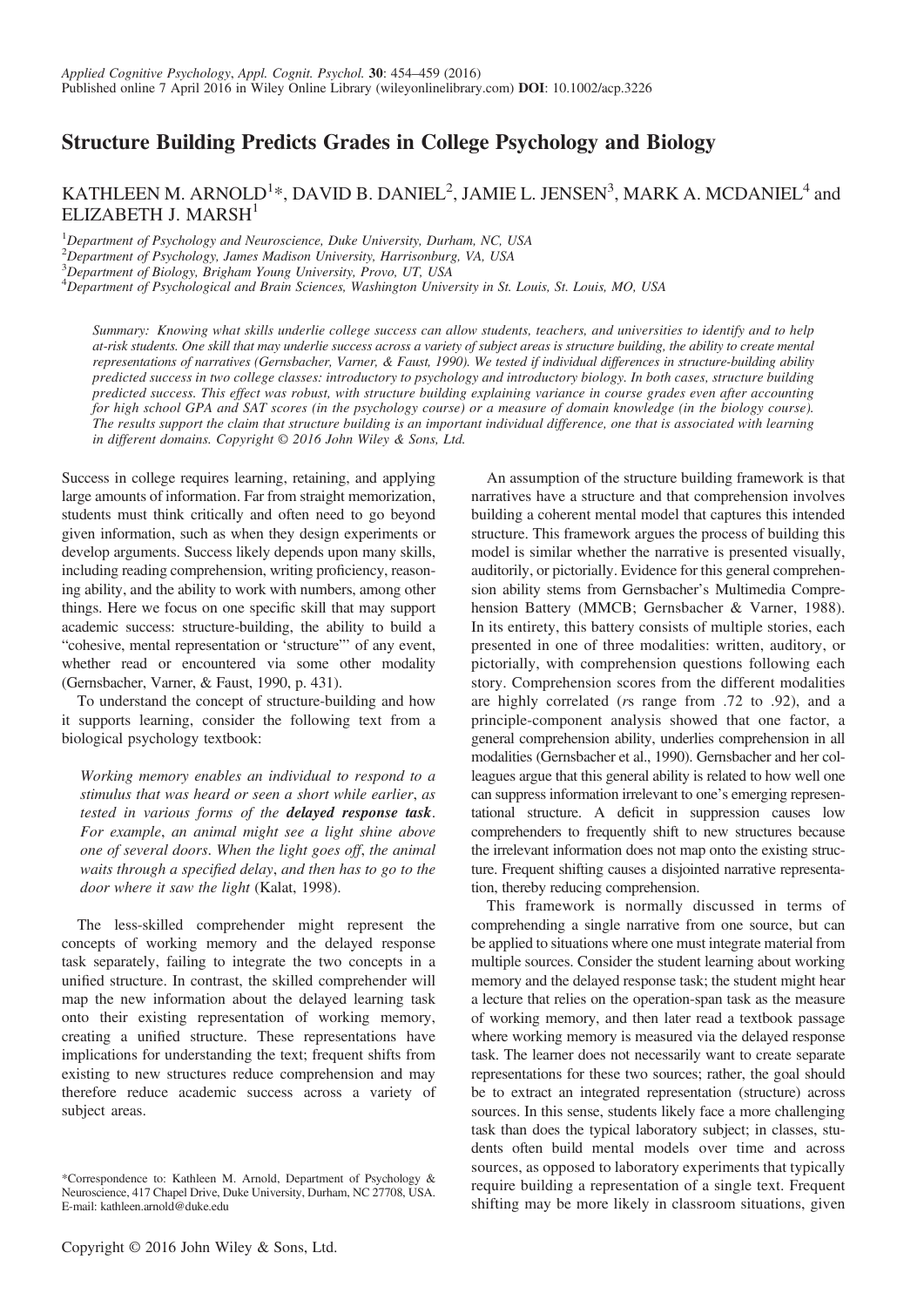that learning is often spread over time and may involve integration across lectures, textbooks, slides, discussions, problem sets, graphs, and videos. The resulting disjointed models would then hinder students' abilities to make inferences and connect information presented through multiple sources. In other words, the classroom may be a learning environment for which structure-building skills are of great importance. For these reasons, we believe it is crucial to investigate the relationship between structure-building and classroom performance.

In contrast to our approach, the literature is relatively silent as to which specific skills predict college success (with the exceptions of working memory and reading comprehension, as discussed at the end of this paper). Instead, the focus has been on measures of past successes. The best predictors of college success include high school GPA (Cohn, Cohn, Balch, & Bradley, 2004), high school class rank (e.g. Baron & Norman, 1992), and scores on standardized tests such as the ACT and the SAT (Hannon, 2014). Such measures are sufficient if the goal is prediction, but they provide little insight into the specific skills or knowledge to target for improvement. More targeted predictors focus on what knowledge and skills a student needs to succeed in a particular subject matter, such as the Force Concept Inventory (FCI). This inventory measures student understanding of force and related kinematics, and correlates with performance in introductory physics classes at both the high school and university levels (Hestenes, Wells, & Swackhamer, 1992; Savinainen & Scott, 2002; see also Cahill et al., 2016, extending these findings to second semester introductory university courses, using the Brief Electricity and Magnetism Assessment [BEMA] as a predictor of course performance). However, while such measures can be extremely useful within specific classes, they are limited in their ability to generalize across subject areas.

There is initial evidence supporting the possibility that structure-building is associated with success in college, and that its predictiveness will not be limited to a particular subject matter. Several laboratory studies have examined the relation between structure building (as measured by MMCB scores) and learning of classroom-like materials. Structure-building ability is significantly related to learning (test performance) after reading a psychology textbook selection (Callender & McDaniel, 2007) or listening to a lecture about how a mechanical device works (Bui & McDaniel, 2015). It is associated with the accuracy of confidence judgments, with better comprehenders more accurately assessing their relative test performance (Maki, Jonas, & Kallod, 1994), and the efficiency with which study time is regulated (Martin, Nguyen, & McDaniel, 2015). In addition, one previous study examined whether structure-building predicts academic success in an actual classroom (Maki & Maki, 2002). This work was focused on whether course format (in-person vs. web-based lectures) affected learning; the MMCB was used to examine whether the conclusions depended upon the comprehension skills of the learner. MMCB significantly predicted exam performances for students in both the web course and the traditional class, and significantly predicted performance in the web course on a post-course measure consisting of practice items from the Psychology GRE exam. Thus, the available evidence,

although minimal, is encouraging regarding our hypothesis that structure-building ability might be related to learning in authentic academic contexts.

To extend the existing work, we examined a range of predictors of success in addition to structure building ability in two very different college courses: Psychology and Biology. At two different institutions, instructors<sup>1</sup> administered the MMCB to their classes, and we looked at the relationship between MMCB and course grades. In both courses, additional measures were collected that allowed us to evaluate the relationship between MMCB and grades after controlling for more standard predictors. In the Psychology course, a subset of students provided their high school GPAs and standardized test scores, two 'gold standard' measures of past performance. In the Biology course, a subset of students completed two measures of biology/science knowledge and skills, the Biology Concept Inventory (BCI) and the Lawson's Classroom Test for Scientific Reasoning (LCTSR); both measures focused on science. We asked three questions: (i) What is the relationship between structure-building (as measured by MMCB) and the typical predictors of academic success? To the extent that these measures are correlated, it would suggest that structure-building ability may be one of the skills underlying performance on those measures. (ii) Does structure-building predict success in college, and is it similarly predictive in a Social Science (Psychology) and Natural Science Course (Biology)? (iii) Does structure building predict success over and above the traditional predictors, including measures of past performance (in the Psychology course) and knowledge/skills specific to the class topic (in the Biology course)?

### **METHODS**

#### Participants

#### Psychology

Nine hundred fifty-four undergraduate James Madison University students (594 females) enrolled in Introduction to Psychology participated in the study. Most students were between 18 and 21 years old  $(n=935)$ , were in their first ( $n = 614$ ) or second ( $n = 243$ ) year of college, and were native English speakers  $(n=925)$ . SAT scores and high school GPAs for 148 1<sup>st</sup> semester students were obtained from university records.

#### Biology

One hundred four undergraduate Brigham Young University students enrolled in an introduction to biology course for non-majors participated in the study. Students were in their first  $(n=40)$ , second  $(n=39)$ , third  $(n=14)$ , or fourth  $(n=10)$  year in college. No other demographics were collected. In addition to the MMCB, 83 students completed two additional individual difference measures: the LCTSR and the BCI.<sup>2</sup>

 $<sup>1</sup>$  The instructors were the second (psychology) and third (biology) authors.</sup> <sup>2</sup> Fifty-six biology students released their combined SAT and/or ACT scores. Because of this relatively small sample size for measuring individual differences and the lack of subscores, standardized test scores were not analyzed in this course.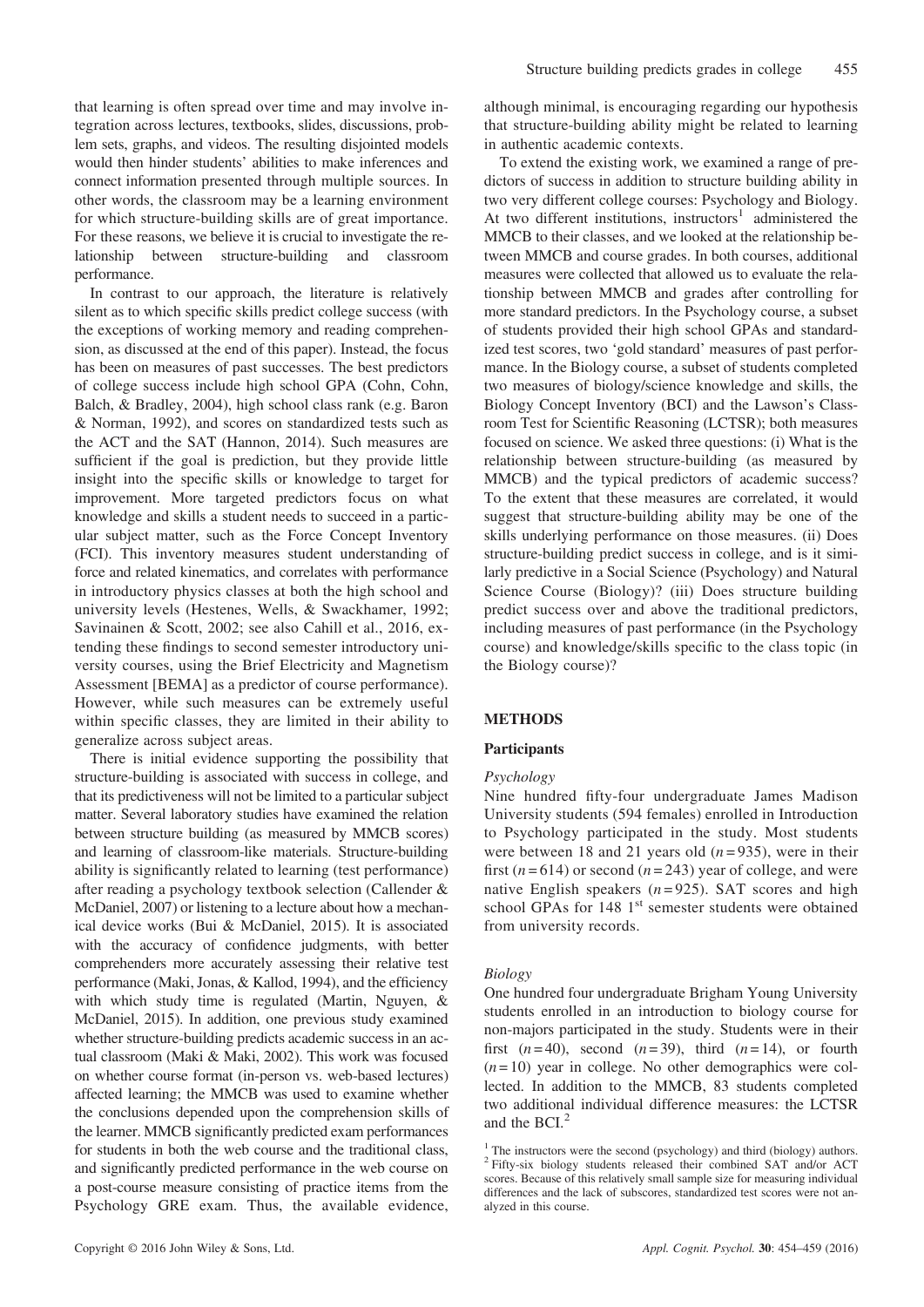#### **Materials**

#### **MMCB**

Following previous studies (Bui & McDaniel, 2015; Callender & McDaniel, 2007; Callender & McDaniel, 2009; Martin et al., 2015), we used only the written version of the MMCB, which is sufficient for measuring a general structure building ability. In both courses, four passages from the Multi-Media Comprehension Battery (MMCB; Gernsbacher & Varner, 1988) were used to measure individual differences in structure building. The four passages ranged in length from 538 to 957 words, and each had 12 corresponding multiple-choice questions about key details from the passage, for a total of 48 questions. The questions corresponding to each passage were answered immediately following the reading of that passage, without access to the passage. Scores could range from 0 to 48.

The biology sample had good reliability (Cronbach's  $alpha = .85$ ), but reliability could not be calculated in the psychology sample because scores on individual questions were not available. However, prior studies have consistently shown the MMCB to be reliable (Callender & McDaniel, 2009; Gernsbacher et al., 1990).

#### SAT

The SAT is a standardized aptitude test used for college admissions. The Psychology instructor collected scores on the math and verbal subsections, each of which has a maximum score of 800 for a combined total maximum of 1600 for those two sections.

#### High school GPA

High school GPA was collected through self-report in the Psychology course. GPAs that were reported on a 100-point scale were converted to a 4-point scale.

#### Scientific reasoning and biological content knowledge measures

Two additional measures were collected in the Biology course. First, science reasoning ability was measured using the revised version of LCTSR (Lawson, 1978; Lawson et al., 2000), which is a content-independent test of basic scientific reasoning ability. The LCTSR consists of 12 pairs of questions, for a total of 24 multiple-choice questions. The first question in a pair requires the student to answer a science-reasoning problem and the second asks the student to explain how the answer was derived. Scores can range from 0 to 24. The LCTSR had good reliability in our sample (Cronbach's alpha =  $.83$ ).

Second, knowledge of biology was assessed with the BCI, which consists of 30 multiple-choice questions (Klymkowsky, Underwood, & Garvin-Doxas, 2010). The BCI was designed to identify common student misconceptions with questions grouped by topics such as molecular properties and functions, genetic behaviors, and evolutionary processes. Scores can range from 0 to 30. Validity and reliability of this measure at the individual question level have been previously reported (Klymkowsky, Underwood, & Garvin-Doxas, 2010). However, to our knowledge overall internal consistency has not been previously assessed. In our own sample, internal consistency was low (Cronbach's alpha = .38), possibly because of the multidimensional nature of the inventory.

#### Design and procedure

#### Psychology

Students were enrolled in one of two Introductory Psychology classes with both classes taught by the same instructor (the 2nd author). On the first day of class, students completed the MMCB. Final course grades were based on performance on 12 quizzes and 4 exams, which were spaced out across the semester. Quizzes were given at the beginning of class and covered the previous reading assignment. Exams were not cumulative and covered material from both lecture and reading. Questions on both the quizzes and exams were multiple-choice and scored by scantron.

#### Biology

Students were enrolled in one of two Introductory Biology for non-majors classes; both classes were taught by the same instructor (the third author). Students completed the LCTSR and the BCI within the first two weeks of the semester and the MMCB at the end of the semester in conjunction with the final exam. Final course grades were based on performance on three unit exams, one final cumulative exam, 26 quizzes, homework assignments, and class participation. Quizzes consisted of four multiple-choice questions answered using an interactive response device (clicker). Homework assignments involved open-book quizzes on the assigned reading. Unit exams were open-book (i.e., students could refer to their textbook and notes) and consisted of 75 multiple-choice questions. The final exam was closed-book and consisted of 80 multiple-choice questions.

## RESULTS

Table 1 presents average final course grade and MMCB score for both classes. MMCB scores were similar across the two courses  $(t<1)$ , were neither at ceiling nor floor, and had sufficient variability to examine individual differences. Table 1 also shows average SAT score and high school GPA for those students who provided them, and scores on the two science knowledge/ability measures from the subset who took them.

Question 1: Is Structure-Building Related to Past Academic Success and/or Domain-Specific Measures? Our hypothesis implies that MMCB scores should be correlated with measures of past academic success in the same way they are hypothesized to be related to current academic success. To evaluate this idea, we examined the correlations in the Psychology sample between the MMCB and the two measures of past success: SAT scores and high school GPA. As shown in Table 2, higher MMCB scores were associated with better high school grades ( $r = .33$   $p < .001$ ) and with higher SAT Verbal scores  $(r = .16, p = .047)$ ; as might be expected, a similar relationship between MMCB and SAT Math did not reach significance. In contrast, MMCB scores were not correlated with either science measure (LCTSR, BCI) in the biology class.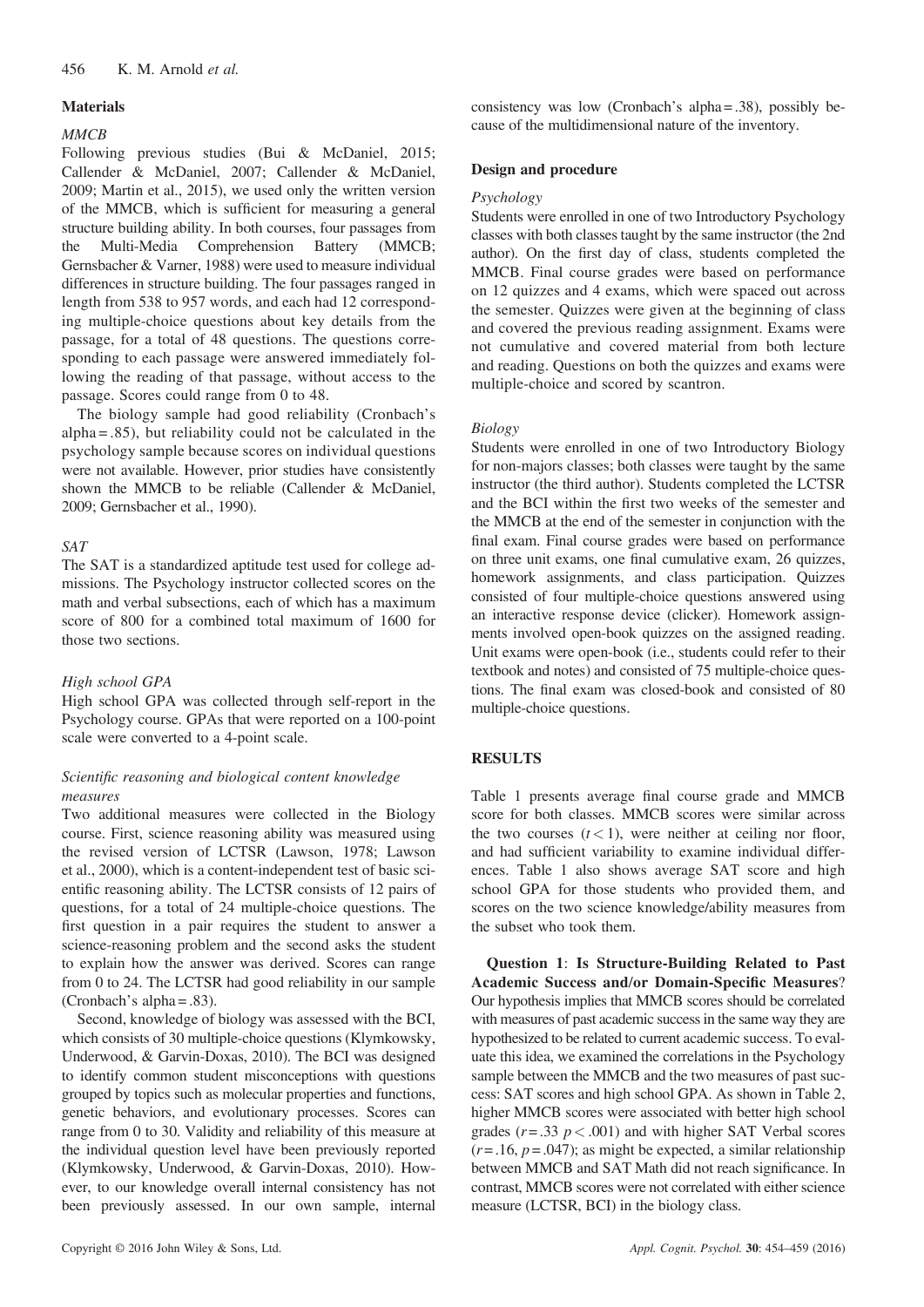Table 1. Mean scores and standard deviations (in parentheses) on the multi-media comprehension battery (MMCB), SAT—Verbal, SAT—Math, High School GPA, Lawson's Classroom Test for Scientific Reasoning (LCTSR), and the Biology Concept Inventory (BCI)

| Course         | Final grade | MMCB      | SAT—Verbal               | SAT—Math        | <b>HS GPA</b>            | LCTSR      | BCI                               |
|----------------|-------------|-----------|--------------------------|-----------------|--------------------------|------------|-----------------------------------|
| Psychology     | 79.3 (8.9)  | 35.5(5.4) | 570.6 (66.6)             | 563.7 (73.9)    | 3.80(.34)                |            | $\overbrace{\phantom{aaaaa}}^{x}$ |
| <b>Biology</b> | 87.7(8.1)   | 35.5(6.8) | $\overline{\phantom{a}}$ | $\qquad \qquad$ | $\overline{\phantom{a}}$ | 17.5 (4.4) | 10.6(3.2)                         |

Dashes indicate data were not collected or were not analyzed (because of low N for that measure). Possible scores for the following measures are as indicated: MMCB (0–48), LSCTSR (0–24), and BCI (0–30).

Table 2. Correlations between predictor variables in each course

|                                             |               |                      | Course         |             |                  |  |
|---------------------------------------------|---------------|----------------------|----------------|-------------|------------------|--|
|                                             |               | Psychology $(n=148)$ |                |             | Biology $(n=83)$ |  |
| Measure                                     | <b>MMCB</b>   | $SAT-$<br>Verbal     | $SAT-$<br>Math | <b>MMCB</b> | <b>LCTSR</b>     |  |
| SAT—Verbal<br>SAT-Math                      | $.16*$<br>.08 | $.21*$               |                |             |                  |  |
| <b>HS GPA</b><br><b>LCTSR</b><br><b>BCI</b> | $33***$       | $19*$                | .12            | .15<br>.06  | $27*$            |  |

MMCB = multi-media comprehension battery. LSCTSR = Lawson's Classroom Test for Scientific Reasoning. BCI = Biology Concept Inventory.  $*p < .05$ .

\*\*\* $p < .001$ .







Figure 2. Final grades in the Introductory Biology for non-majors course as a function of MMCB scores. The regression line is derived from the model with MMCB as the only predictor

Question 2: Can Structure-Building Predict Grades in College? Figures 1 and 2 show that students with greater structure building ability performed better in both the Introduction to Psychology and the Introductory Biology courses. To confirm these effects, separate regression analyses with MMCB as the only predictor were computed for each course to determine if structure-building scores predicted final course grades. The results mirror the figures; structure building ability significantly predicted final grades in both courses (Psychology:  $\beta = .22$ ,  $p < .001$ ; Biology:  $\beta$  = .29, p = .002).<sup>3</sup> That is, one's ability to form a mental model of a narrative is related to one's outcomes in college classes.

Question 3: Does Structure-Building Explain Additional Variance after Accounting for Traditional Predictors? First, we examined whether MMCB scores predicted college performance over and above the gold standard of past performance in high school. We answered this question with the psychology sample, which included both SAT scores and High School GPA for 148 first semester students. These variables (SAT Verbal, SAT Math, and high school GPA) were entered into the first step of the regression, with MMCB scores added in the second step. Table 3 shows the expected relation between past performance (as measured by SAT and high school GPA) and performance in the present course: past performance was highly predictive of psychology grades. However, and more importantly for present purposes, adding the MMCB in Step 2 increased the model's predictive value  $(\Delta R^2 = .04,$  $p = .002$ ). Differences in structure building significantly predicted final grades in psychology ( $\beta$  = .21,  $p$  = .002), even after accounting for high school GPA and SAT scores.

Did MMCB scores predict performance in college Biology over and above the measures of scientific reasoning (LCSTR) and knowledge (BCI)? As with the prior analysis, the science variables were entered into the first step of the regression model, and MMCB scores were added in the second step. As Table 4 shows, science-reasoning skills, but not prior biology knowledge, predicted final course grades. More importantly, adding MMCB scores to the model increased its predictive value  $(\Delta R^2 = 0.04, p = 0.048)$ . After accounting for sciencereasoning skills and prior biology knowledge, structure building uniquely predicted final grades ( $\beta$  = .20, p = .048).

#### DISCUSSION

Student ability to construct coherent mental models (as measured by the MMCB) predicted grades in both college-level introductory psychology and introductory biology courses. This work moves the field beyond relying on past performance to predict future performance, and instead identifies a specific

<sup>3</sup> Psychology: *adjusted*  $R^2$  = .05, Biology: *adjusted*  $R^2$  = .08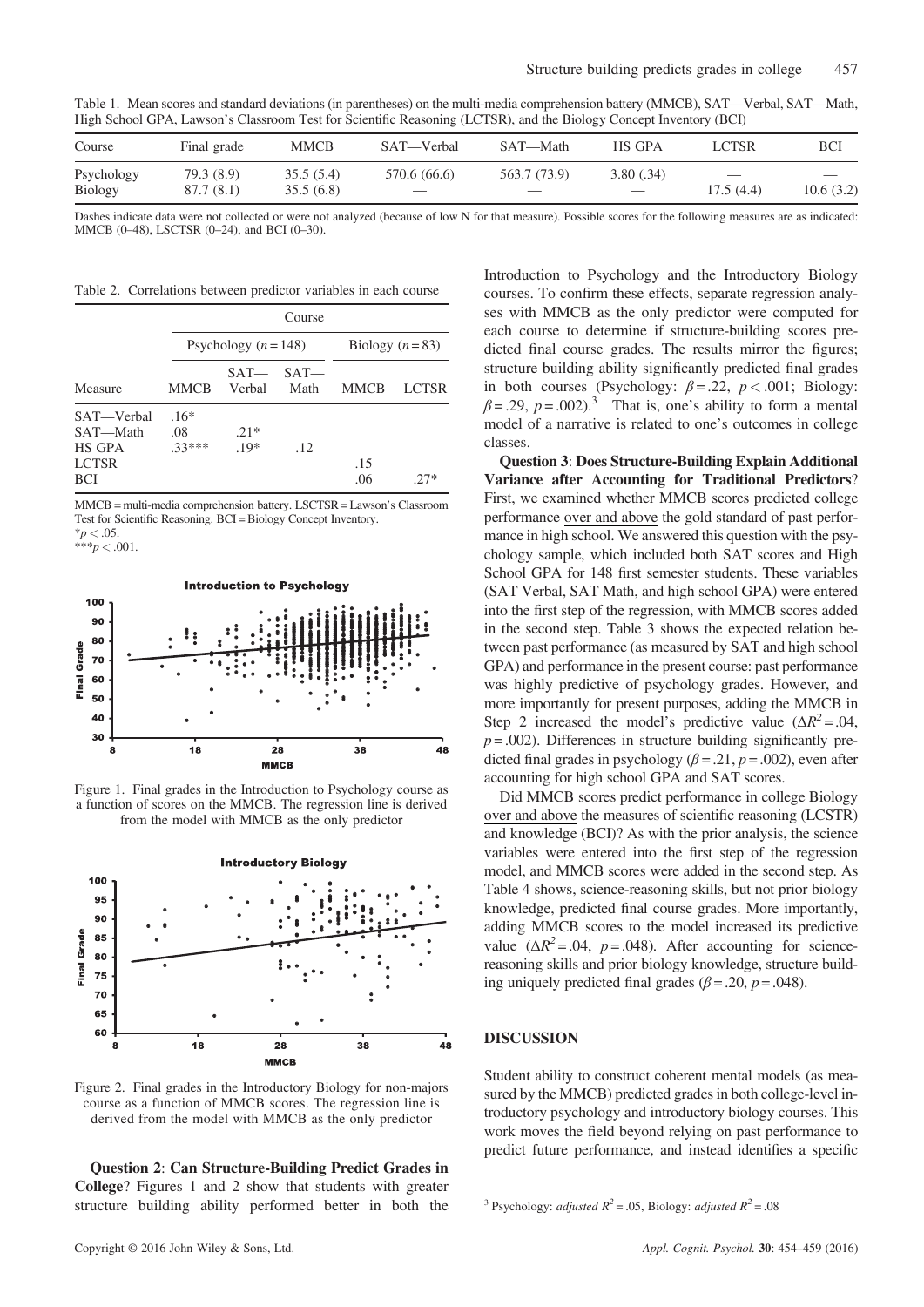Table 3. Regression results predicting final course grade in the psychology course using past performance (step 1) and MMCB (step 2)

|               |            | Psychology $(n=148)$ |          |          |
|---------------|------------|----------------------|----------|----------|
|               | F          | $\Lambda R^2$        | ß        | Part $r$ |
| Step 1        | $32.20***$ | $.40***$             |          |          |
| SAT-Verbal    |            |                      | $30***$  | $.37***$ |
| SAT-Math      |            |                      | $16*$    | $.15*$   |
| <b>HS GPA</b> |            |                      | $.37***$ | $.36***$ |
| Step 2        | 27.97***   | $.04**$              |          |          |
| SAT-Verbal    |            |                      | $.37***$ | $.35***$ |
| SAT—Math      |            |                      | $15*$    | $15*$    |
| <b>HS GPA</b> |            |                      | $.31***$ | $.28***$ |
| <b>MMCB</b>   |            |                      | $.21**$  | $.19**$  |

MMCB = multi-media comprehension battery. Part  $r$  is equivalent to semipartial  $r$  and indicates the unique contribution of each independent variable.  $*p < .05$ .

 $*p < .01$ .

\*\*\* $p < .001$ .

Table 4. Hierarchical regression results predicting final course grades in the biology course

|                     | Biology $(n=83)$ |               |         |          |  |
|---------------------|------------------|---------------|---------|----------|--|
| Predictor variables | F                | $\Lambda R^2$ | В       | Part $r$ |  |
| Step 1              | 8.83***          | $.18***$      |         |          |  |
| <b>LCTSR</b>        |                  |               | $.36**$ | $.35**$  |  |
| <b>BCI</b>          |                  |               | .15     | .14      |  |
| Step 2              | $7.45***$        | $.04*$        |         |          |  |
| <b>LCTSR</b>        |                  |               | $.33**$ | $.32**$  |  |
| <b>BCI</b>          |                  |               | .14     | .14      |  |
| <b>MMCB</b>         |                  |               | $.20*$  | $.20*$   |  |

LCTSR = Lawson's Classroom Test for Scientific Reasoning. BCI = Biology Concept Inventory. MMCB = multi-media comprehension battery. Part  $r$  is equivalent to semipartial  $r$  and indicates the unique contribution of each independent variable.

\*\* $p < .01$ . \*\*\* $p < .001$ .

skill associated with academic success. Furthermore, this skill predicted performance in two disparate subjects, Psychology and Biology, suggesting structure building is a general comprehension skill that underlies academic success across domains. These findings extend Gernsbacher's structure building model (Gernsbacher, 1997) from explaining only narrative comprehension to also explaining important aspects of learning complex academic (non-narrative) information. Thus, these findings reinforce the preliminary evidence that structure building is a core skill in comprehension, regardless of the nature of the events or materials that the learner is trying to understand.

Structure building is clearly an important skill that is associated with learning. However, because of the correlational nature of this study, it is not clear if this skill directly impacts learning or if training in structure-building would result in higher grades. For example, it is possible that a third unmeasured variable is driving both scores. However, we do think it is noteworthy that prior laboratory studies have shown that certain interventions can help less-able structure-builders compensate for their poor structure building skills. Less-able structure-builders show improved learning and memory for texts when required to answer embedded questions while

reading a textbook (Callender & McDaniel, 2007) or when forced to consider the relationships between parts of the text (e.g., by unscrambling it; McDaniel, Hines, & Guynn, 2002). A more tractable technique for the classroom that has shown success in the laboratory is to provide aids during lecture that help scaffold construction of a mental model of the system or process that the lecture is targeting by providing illustrative diagrams to the learner (Bui & McDaniel, 2015). However, no studies have yet examined how to support low comprehenders when these tools are unavailable or when the content does not afford a visual diagram. The implications of an intervention could be broad, as the similarity of results across Psychology and Biology suggests that finding ways to compensate for low comprehension has the potential to help students across subject areas.

Finding a way to support structure-building skills may be especially important when courses require students to make inferences or transfer knowledge to new situations. Inferences require learners to connect disparate ideas, a task that may be especially difficult when those ideas are modeled in separate structures rather than in one unified structure (Gernsbacher, 1997). Similarly, a unified structure would enhance one's ability to recognize similar patterns across disparate environments. Recognizing such similarities is a necessary prerequisite for transferring old knowledge to solve new problems (Gentner, 1983).

We close by emphasizing that we are not arguing that structure-building is the only cognitive skill that matters for academic success. Clearly, structure-building is just part of the cognitive toolkit the student brings to the classroom. For example, consider the most-researched individual difference in cognitive psychology, working memory. The ability to hold and manipulate information in memory is correlated with many skills, including measures of academic success such as self-reported university GPA (Gropper & Tannock, 2009), high school grades and ACT scores (Cowan et al., 2005), and SAT scores (Hannon & McNaughton-Cassill, 2011). Structure-building itself is modestly correlated with working memory  $(r = .13;$  Martin et al., 2015). However, working memory is a less flexible tool in that most attempts to train working memory have been relatively unsuccessful, when success is defined as transfer to other tasks (Unsworth, Redick, McMillan, Hambrick, Kane, & Engle, 2015). Structure-building may be a better candidate for an intervention, to the extent that structure-building could be improved (perhaps with self-explanation reading training; McNamara, 2004; although Gernsbacher's, 1997, suppression-deficit model may disfavor a training approach).

Structure building is also moderately correlated with reading comprehension  $(r=.46;$  Maki et al., 1994), another important skill that has been associated with academic success (Feldt, 1988). Tests for reading comprehension, such as the popular Nelson–Denny reading test (Brown, Nelson, & Denny, 1973), and the MMCB share surface feature similarities (e.g. reading short passages, answering multiple-choice questions about the passages), and the moderate correlation between the tests indicate that they measure some of the same variance. However, the Nelson–Denny and the MMCB target somewhat different skills, as is reflected in different patterns of results for textpresentation manipulations across low-skilled reading

 $*_{p}$  < .05.